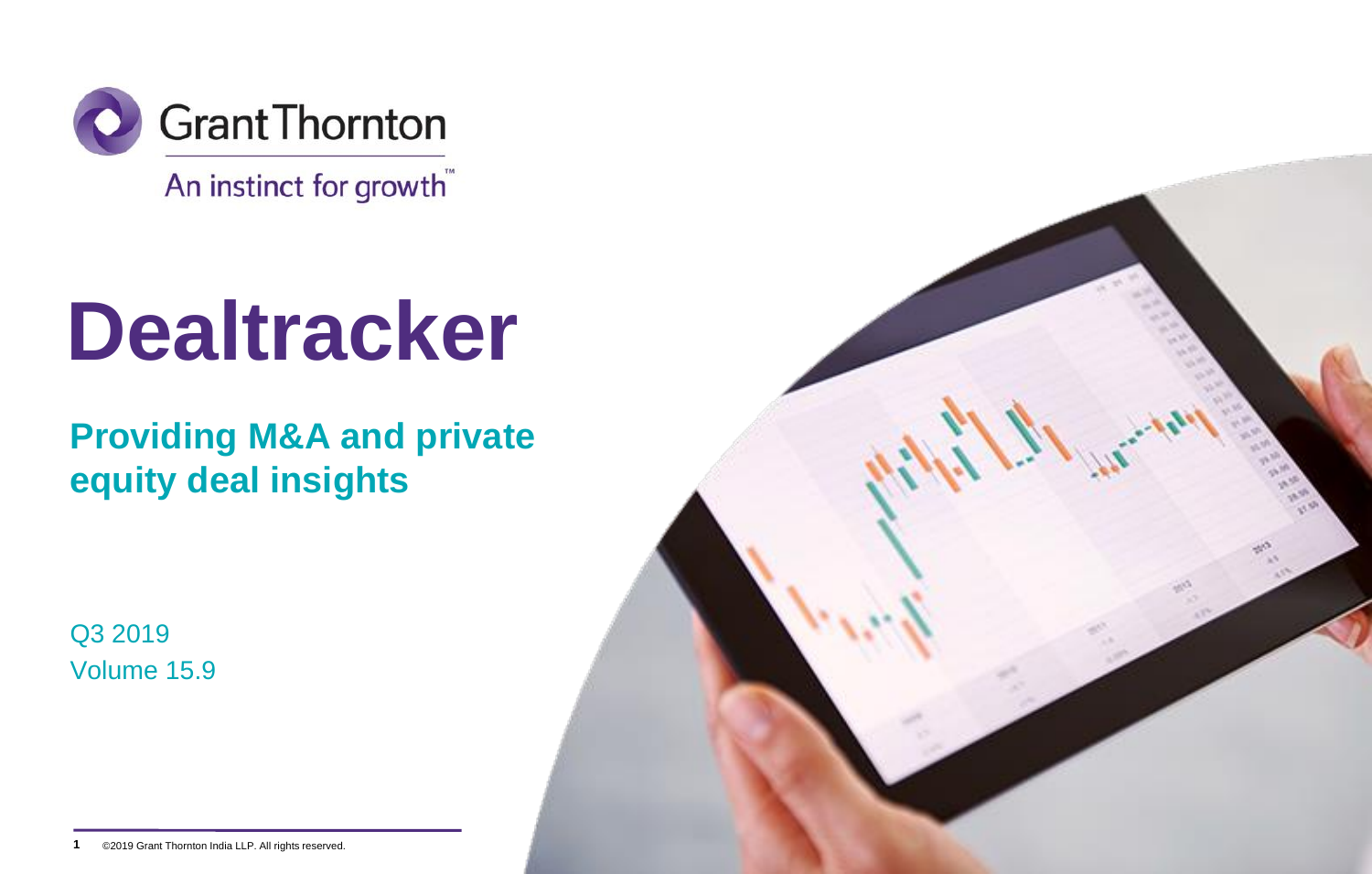# **Disclaimer**

This document captures the list of deals announced based on the information available in the public domain and public announcements. Grant Thornton India LLP does not take any responsibility for the information, any errors or any decision by the reader based on this information. This document should not be relied upon as a substitute for detailed advice and hence, we do not accept responsibility for any loss as a result of relying on the material contained herein. Further, our analysis of the deal values is based on publicly available information and appropriate assumptions (wherever necessary). Hence, if different assumptions were to be applied, the outcomes and results would be different.

Please note that the criteria used to define Indian start-ups include a) the company should have been incorporated for five years or less than five years as at the end of that particular year and b) the company is working towards innovation, development, deployment and commercialisation of new products, processes or services driven by technology or intellectual property. Deals have been classified by sectors and by funding stages based on certain assumptions, wherever necessary.

## **Author:**

Pankaj Chopda, Monica Kothari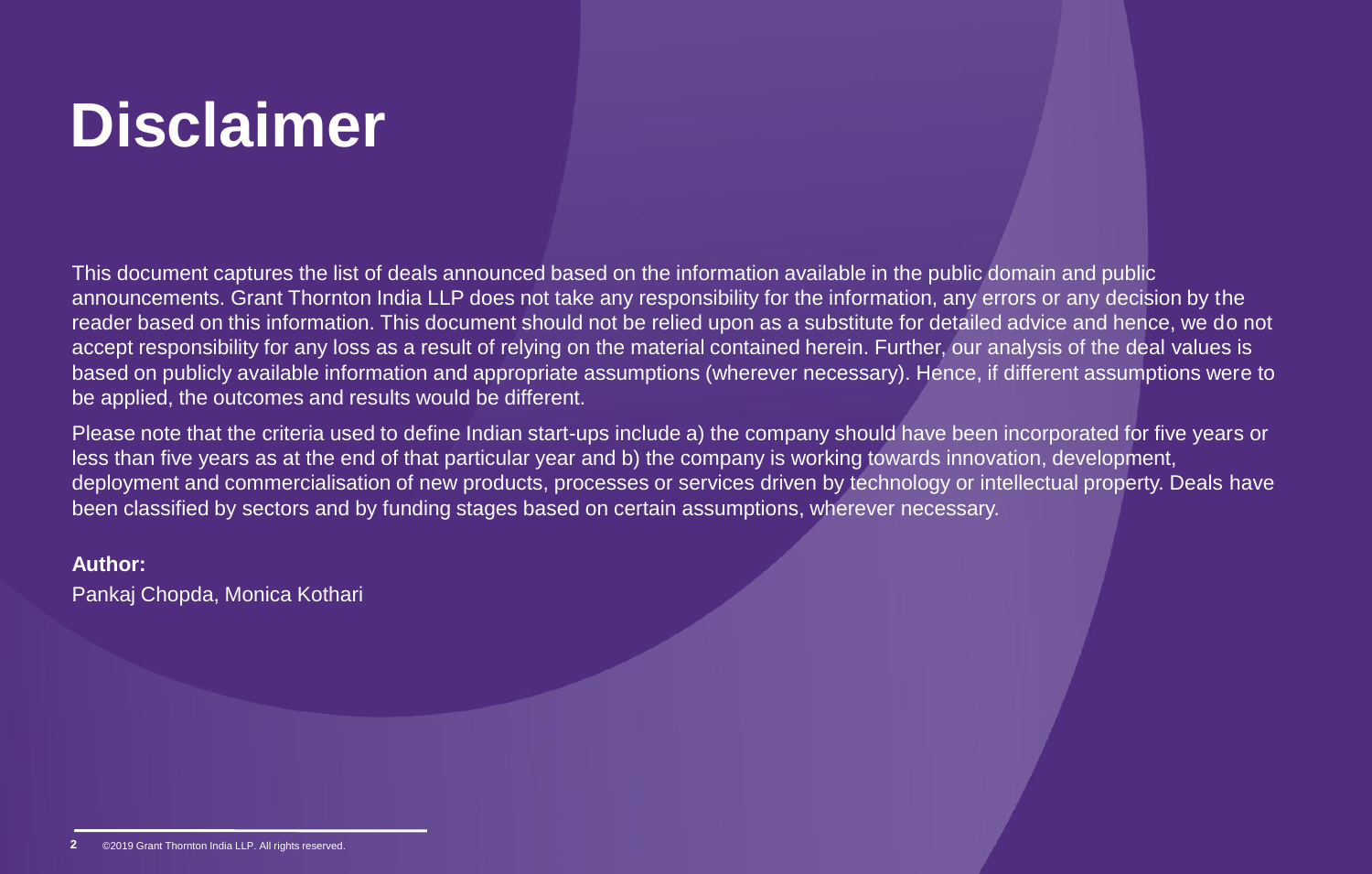# **Foreword**



### **Pankaj Chopda**

### **Director** Grant Thornton India LLP

The year 2019 has so far witnessed global economic uncertainty, trade and other constrains that uneased geopolitical relationships and heightened volatility in the equity markets, dampening the deal activity. Along with all these factors, there are India-specific indicators like the recent slowdown in the automobile sector, crisis in the financial services sector, sluggish consumer demand, struggling manufacturing sector, tight liquidity and deceleration of growth rate which indicate tougher times. The GDP growth rate of the Indian economy slipped to 5% in the quarter from April-June 20199, the lowest in over six years. Amid this scenario, the year so far recorded 917 deals with deal values being almost half of those recorded in YTD 2018 and the lowest in the last three years (YTD2019: USD 48 billion, YTD 2018: USD 93 billion).

Despite the government's efforts to revive sentiments, market performance remained muted due to global and domestic growth concerns. The July-September quarter recorded 308 deals valued at USD 15.6 billion, which saw a 12% and 15% drop in the deal volumes and values respectively as compared to Q3 2018. However, as compared to Q2 2019, the quarter recorded a healthy 27% increase in deal values, with a marginal 2% increase in deal volumes.

There was a steep decline in the M&A deal activity in Q3 2019 with total values dropping by more than half compared to Q3 2018, largely driven by a 71% fall in cross-border deal values. Regardless of this drop, it is encouraging to witness a steady pipeline of deals pushed by acquisitions of distressed assets, acquisitions to accelerate topline growth through new and attractive market segments and new capabilities, and divestment of non-core assets or businesses, particularly in capital-intensive industries. Similar to deal values, volumes also witnessed a 28% fall on the back of a 37% fall in domestic deal volumes. In addition to this, Indian companies remained inactive executing outbound transactions in Q3 2019 because of domestic and global uncertainties.

Contrary to the M&A deal activity, PE investments recorded an all-time high of USD 9.4 billion in the third quarter, surpassing the previous record of USD 7.9 billion in Q1 2019. Large investments added real momentum to the Indian private equity investment activity

with 21 high-value investments of at and over USD 100 million each contributing to 79% of the total PE investment values. With the increasing confidence amongst investors, the reduction in corporate tax rate is also expected to give a boost to companies in India and those that want to invest in India, making it more attractive for both overseas and domestic investors. This, in turn, will boost economic growth in the country.

Deal volumes across start-up, IT and ITeS, retail and consumer, pharma and BSFI sectors represented 75% of the deals by volume. Q3 witnessed the single-biggest private equity deal ever in India with Brookfield's USD 3.7 billion investment in Reliance Industries Ltd's telecom tower assets. With this, the telecom sector topped the value chart for the quarter followed by high-value deals in the retail, infra, energy and banking sectors, together capturing 66% of the total deal values. Cross-sector deals are on the rise with significant opportunities to build scale through adoption of robotics, artificial intelligence and other technology solutions. The government has been working on a roadmap to not just clean the banking system but also make it robust. Rising investment in technology and infrastructure will realise efficiency gains. Additionally, adoption of technology and continuous innovations across sectors is likely to boost deal activity.

In light of the economic slowdown and depressed capital markets, Finance Minister (FM) Nirmala Sitharaman announced a slew of measures, including a rollback of the surcharge on foreign and domestic portfolio investors to increase consumer demand and investments, enhancing the liquidity of banks to shore up purchases by consumers, easing Goods and Services Tax (GST) refunds to micro, small and medium enterprises, easing conditions for a struggling automotive sector, and exempting start-ups and their investors from angel tax. These measures are expected to boost the deal sentiment.



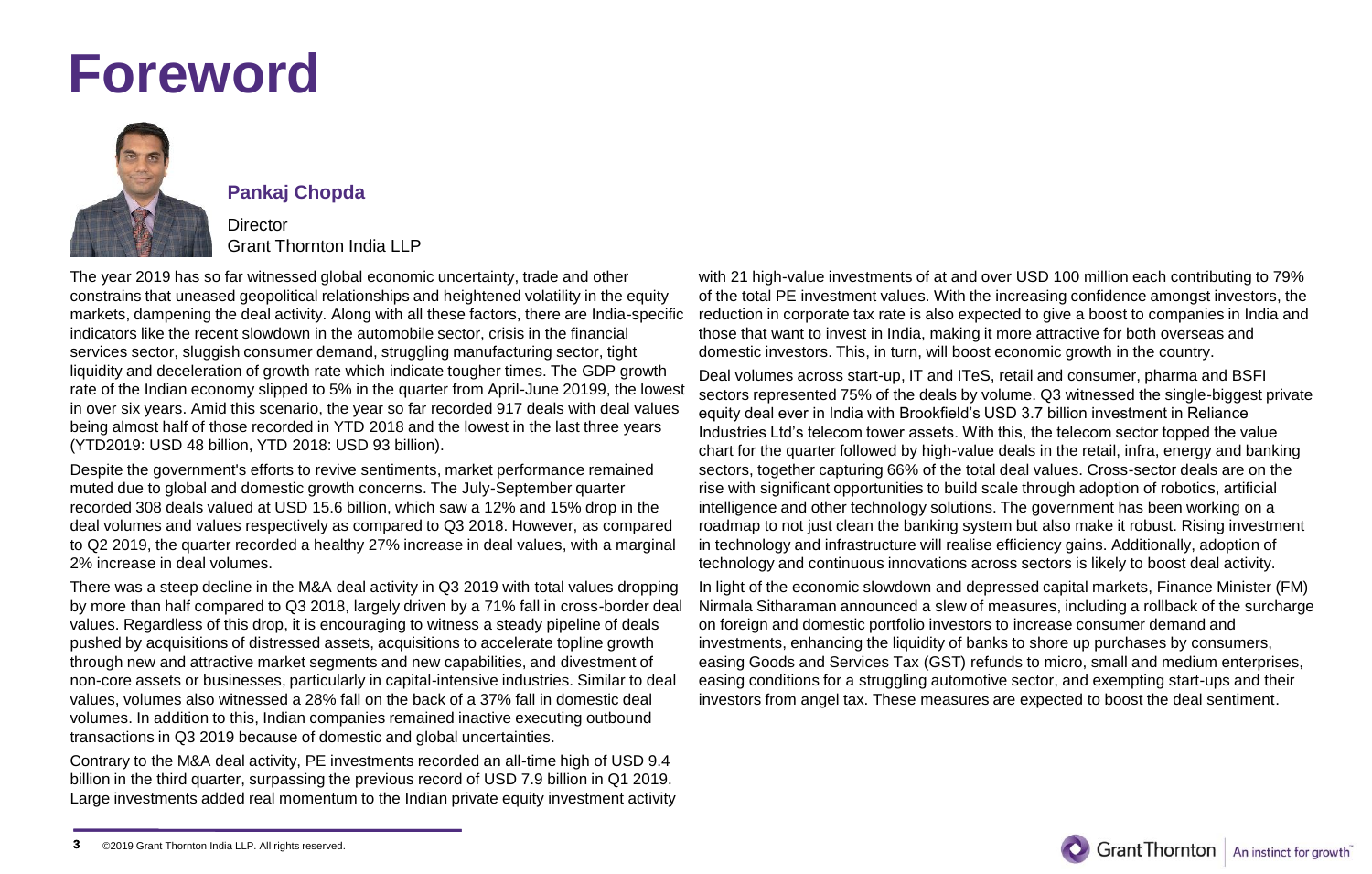# **Deal snapshot**





**4** ©2019 Grant Thornton India LLP. All rights reserved.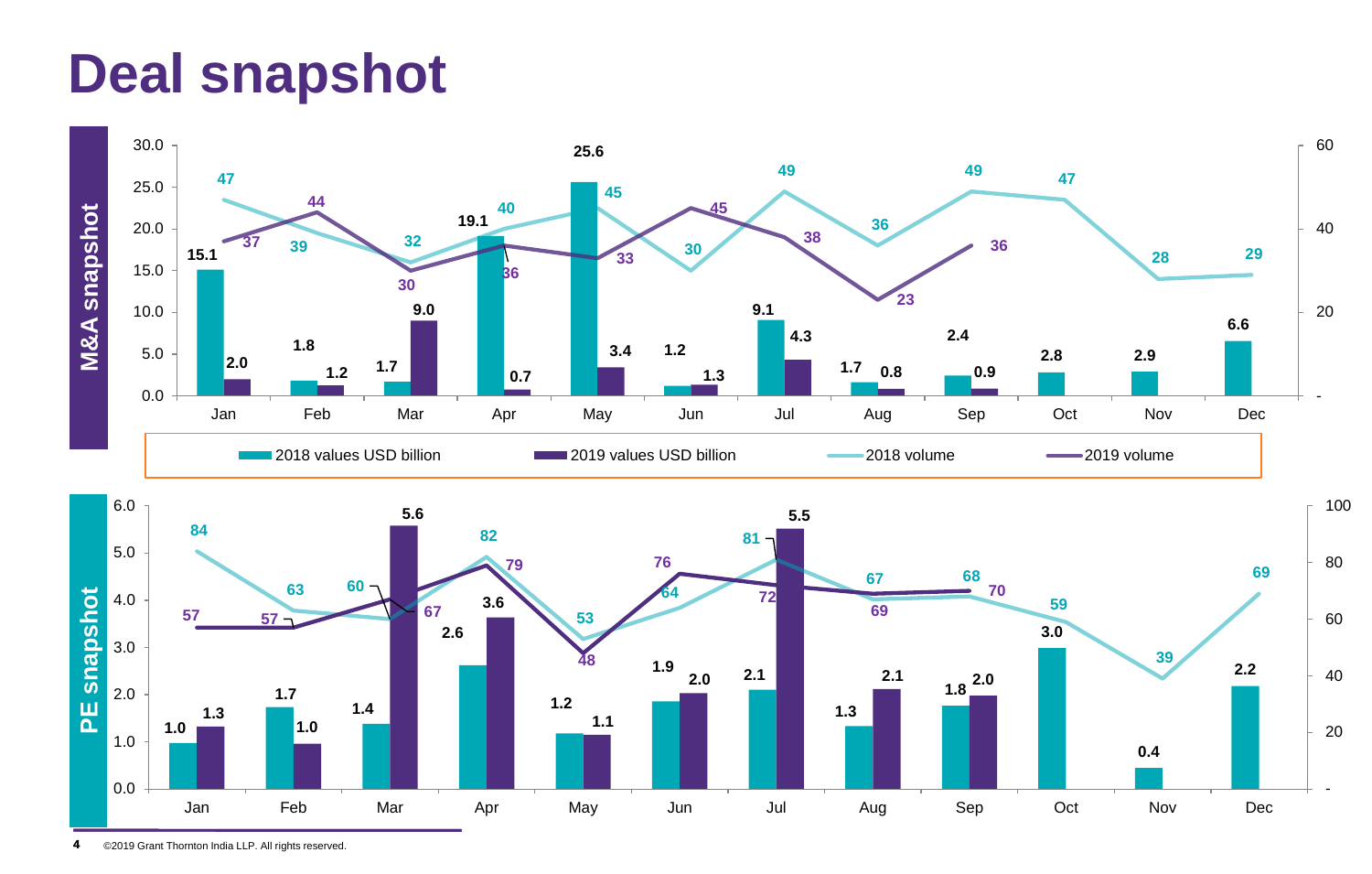# **Deal snapshot**

In YTD 2019, only 12 IPOs were raised worth USD 2.2 billion compared to 23 IPOs worth USD 4.6 billion raised in YTD 2018.



YTD 2019 recorded eight QIP issues of USD 3.2 billion compared to 28 issues worth USD 2.6 billion recorded in YTD 2018



Grant Thornton | An instinct for growth<sup>"</sup>

**QIP snapshot**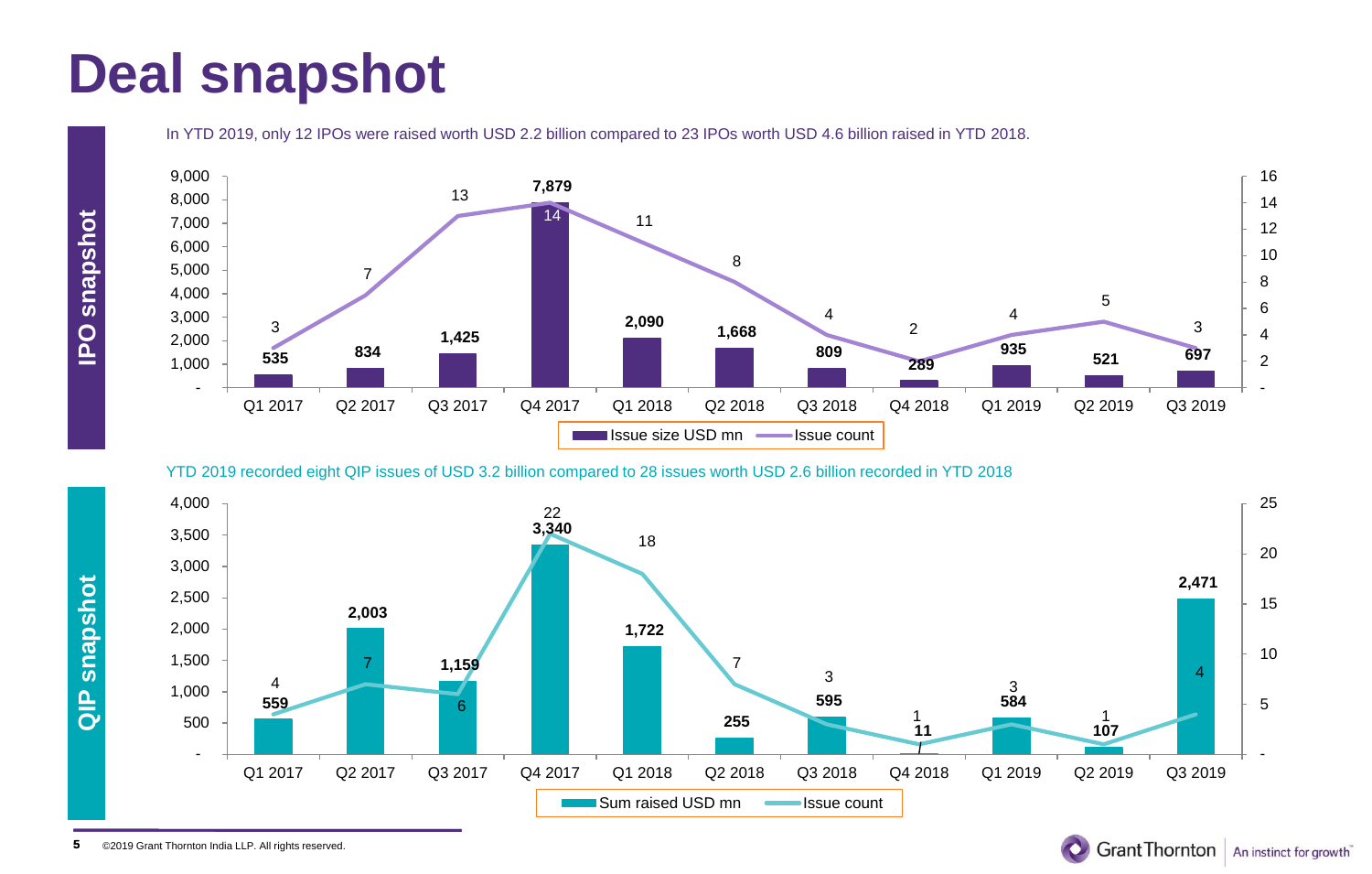# **Deal round-up: Q3 2019**

|                             | <b>Deal summary</b>                  | <b>Volume</b> |                | <b>Value (USD million)</b> |       |        |                          |
|-----------------------------|--------------------------------------|---------------|----------------|----------------------------|-------|--------|--------------------------|
|                             |                                      | 2017          | 2018           | 2019                       | 2017  | 2018   | 2019                     |
| တ<br>$\mathbf{S}$<br>က<br>Ø | <b>Domestic</b>                      | 66            | 87             | 55                         | 751   | 2.349  | 2.871                    |
|                             | Cross-border                         | 46            | 45             | 42                         | 1.019 | 10,826 | 3,154                    |
|                             | Merger and internal<br>restructuring | 7             | $\overline{2}$ |                            | 376   | 10     |                          |
|                             | Total M&A                            | 119           | 134            | 97<br>$\perp$ 28%          | 2,146 | 13,185 | 6,025<br>$\parallel$ 54% |
|                             | Private equity                       | 153           | 216            | 211<br>$\perp$ 2%          | 7,119 | 5,202  | 9,613<br>$\uparrow$ 85%  |
|                             | <b>Grand total</b>                   | 272           | 350            | 308<br>12%                 | 9,265 | 18,387 | 15,638<br>$\pm 15%$      |
|                             | <b>Cross-border includes</b>         |               |                |                            |       |        |                          |
|                             | Inbound                              | 26            | 19             | 23                         | 690   | 2,438  | 3,007                    |
|                             | Outbound                             | 20            | 26             | 19                         | 329   | 8.388  | 147                      |

|                               | <b>Deal summary</b>                  | <b>Volume</b> |      | <b>Value (USD million)</b> |        |        |                            |
|-------------------------------|--------------------------------------|---------------|------|----------------------------|--------|--------|----------------------------|
|                               |                                      | 2017          | 2018 | 2019                       | 2017   | 2018   | 2019                       |
| $\overline{\phantom{0}}$<br>႙ | Domestic                             | 170           | 215  | 183                        | 4.179  | 25,946 | 14,858                     |
|                               | Cross-border                         | 130           | 139  | 132                        | 5,210  | 34.414 | 7,808                      |
|                               | Merger and internal<br>restructuring | 16            | 13   | 7                          | 23,694 | 17,469 | 1,050                      |
|                               | Total M&A                            | 316           | 367  | 322<br>$\sqrt{12\%}$       | 33,083 | 77,829 | 23,716<br>$\perp$ 70%      |
|                               | Private equity                       | 565           | 622  | $\downarrow$ 4%<br>595     | 15.490 | 14.961 | 24.302<br>62%              |
|                               | <b>Grand total</b>                   | 881           | 989  | $\downarrow$ 7%<br>917     | 48,573 | 92,790 | $\downarrow$ 48%<br>48.018 |
|                               | Cross-border includes                |               |      |                            |        |        |                            |
|                               | Inbound                              | 70            | 70   | 68                         | 4.059  | 23.846 | 6,057                      |
|                               | Outbound                             | 60            | 69   | 64                         | 1.151  | 10,568 | 1.751                      |

**6** ©2019 Grant Thornton India LLP. All rights reserved.

### **Overall deal activity remains sluggish, but PE activity is on the rise**

- The slump in the Indian economy is evident with overall deal activity witnessing 12% and 15% declines in the deal volumes and values respectively in Q3 2019 compared to Q3 2018. Macro factors leading the fall include the GDP growth rate of the Indian economy slipping to 5% from the April to June quarter, the lowest in over six years. Exogenous factors seen adding to the slump in the economy include the US-China trade war, fears of a looming global recession, a possible disorderly Brexit, protests in Hong Kong and political jitters in Italy, Chinese debt crisis, long recession in Germany and recent drone strike on Saudi's oil production facilities, among others.
- Though the deal levels in Q3 2019 did not match the levels seen in any of the quarters of 2018, this (Q3) quarter recorded a strong 27% increase in the deal values with a marginal 2% increase in deal volumes compared to Q2 2019, indicating some positivity. Q3 2019 also saw average deal size going up to USD 51 million from USD 39 million recorded in Q2 2019.
- M&A deal activity in Q3 2019 witnessed a downtrend with total values falling by more than half compared to Q3 2018, largely due to a 70% fall in the cross-border deal values driven by a sharp fall in the outbound deal values from USD 8 billion in Q3 2018 to USD 0.1 billion in Q3 2019. However, domestic and inbound M&A deal values retained their essence during the quarter. Volumes, on the other hand, saw a drastic 28% fall on the back of a 37% fall in domestic deal values.
- Contrary to M&A, PE investment values almost doubled with a marginal fall in the PE volumes compared to Q3 2018, driven by 21 high-value investments of at and over USD 100 million each contributing to 79% of the total PE investment values. This included the Brookfield-Reliance Jio deal worth USD 3.7 billion marking the singlelargest foreign investment in an Indian infrastructure vehicle. The quarter also recorded the highest quarterly PE investment values till date, bringing in new confidence amongst the investor group.
- Year to date (YTD) 2019: YTD deal activity continued to witnessed weak performance in terms of both deal volumes and volumes compared to YTD 2017 and YTD 2018. While M&A in YTD 2019 recorded a 70% fall in the deal values on account of the absence of high-value deals compared to YTD 2018, PE investment values on the other hand soared 1.6x times despite a 4% fall in deal volumes. This increase demonstrated the growing PE average deal size and appetite of PE/VC investors to write big cheques.
- Manufacturing, energy, telecom, infra, banking, IT, e-commerce, pharma and real estate sectors led the deal values in YTD 2019, capturing 80% of the overall deal values. The start-up sector, on the other hand, still continues to drive deal volumes capturing 45% of the total deal volumes and garnering USD 5.9 billion through 411 deals.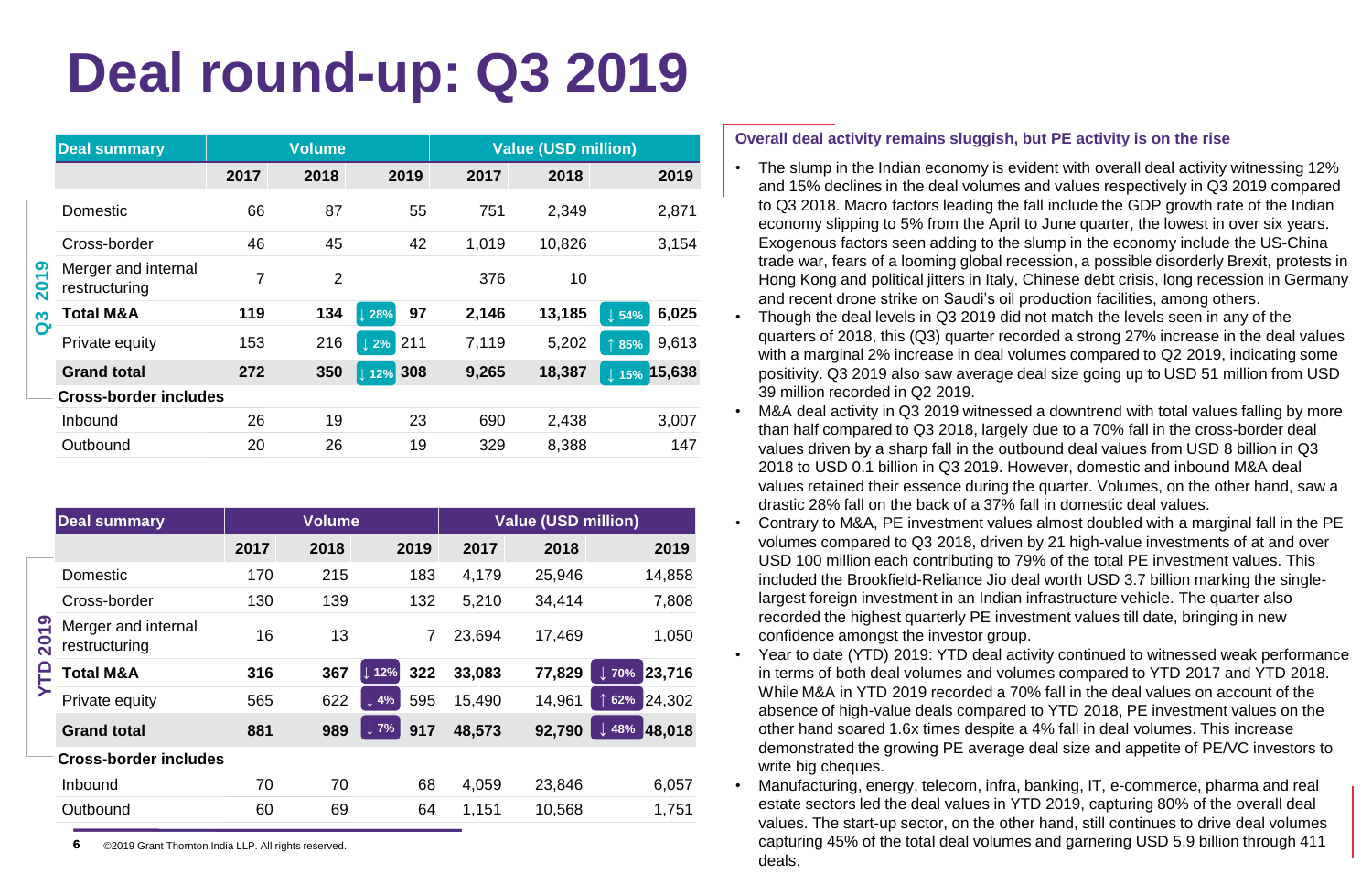# **M&A round-up: Q3 2019**

Top 10 deals accounted for 84% of the total M&A deal values in Q3 2019.

| Top M&A deals of the quarter                                                   |                                                                                                                                                                             |                                   |                              |                             |         |                                  |
|--------------------------------------------------------------------------------|-----------------------------------------------------------------------------------------------------------------------------------------------------------------------------|-----------------------------------|------------------------------|-----------------------------|---------|----------------------------------|
| <b>Acquirer</b>                                                                | <b>Target</b>                                                                                                                                                               | <b>Sector</b>                     | <b>USD million Deal type</b> |                             | % stake | Domestic/<br><b>Cross-border</b> |
| RA Hospitality Holdings -<br>Cayman                                            | Oravel Stays Pvt. Ltd. -<br>OYORooms.com                                                                                                                                    | Start-up                          | 2,000                        | Increasing stake to<br>30%  |         | 20% Inbound                      |
| <b>L&amp;T Infrastructure Development</b><br>Projects Ltd. - IndInfravit Trust | Sadbhav Infrastructure Project - Nine<br>operational road assets                                                                                                            | Infrastructure management         |                              | 959 Acquisition             |         | 100% Domestic                    |
| Adani Power Ltd.                                                               | GMR Chhattisgarh Energy Ltd.                                                                                                                                                | Energy and natural<br>resources   |                              | 512 Acquisition             |         | 100% Domestic                    |
| CLP India Pvt. Ltd.                                                            | Kalpataru Power Transmission Ltd. -<br>Kalpataru Satpura Transco Pvt. Ltd.<br>(KSTPL), Alipurduar Transmission<br>Ltd. (ATL) and Kohima Mariani<br>Transmission Ltd. (KMTL) | Energy and natural<br>resources   |                              | 475 Acquisition             |         | 100% Domestic                    |
| Ebix Inc.                                                                      | Yatra Online Pvt. Ltd.                                                                                                                                                      | E-commerce                        |                              | 338 Acquisition             |         | 100% Inbound                     |
| Air Water Inc.                                                                 | Linde India Ltd.                                                                                                                                                            | Manufacturing                     |                              | 194 Acquisition             |         | 100% Inbound                     |
| Adani Power Ltd.                                                               | Essel Green Energy Pvt. Ltd. - (205<br>megawatt (MW) solar energy assets)                                                                                                   | Energy and natural<br>resources   |                              | 183 Acquisition             |         | 100% Domestic                    |
| Dhanuka Laboratories Ltd.                                                      | Orchid Pharma Ltd.                                                                                                                                                          | Pharma, healthcare and<br>biotech |                              | 162 Acquisition             |         | 100% Domestic                    |
| eBay Inc.                                                                      | Paytm E-commerce Pvt. Ltd. - Paytm<br>Mall                                                                                                                                  | Start-up                          |                              | 160 Minority stake          |         | 6% Inbound                       |
| Exxaro Resources Ltd.                                                          | Cennergi (Pty) Ltd.                                                                                                                                                         | Energy and natural<br>resources   | 106                          | Increasing stake to<br>100% |         | 50% Inbound                      |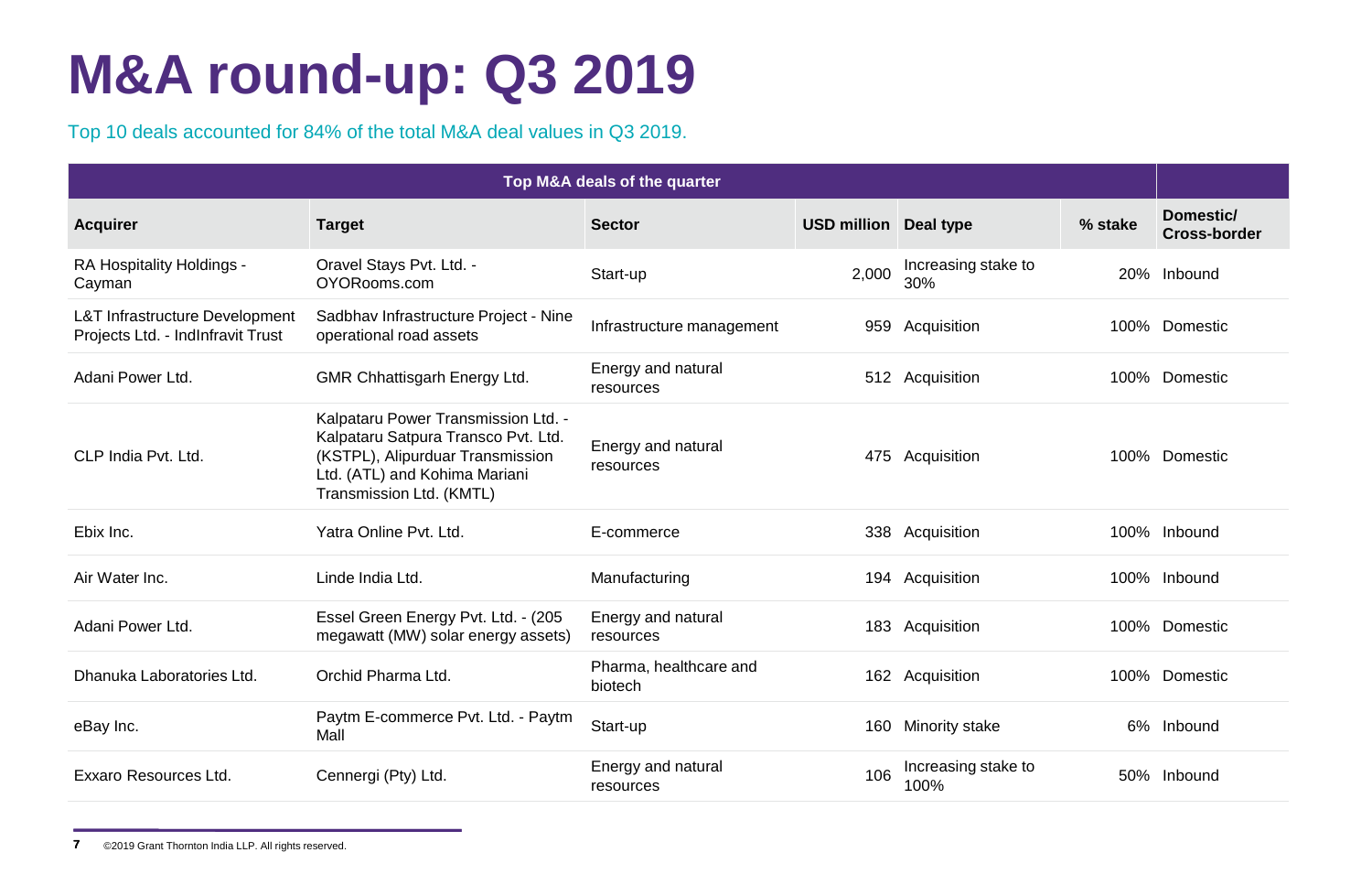# **M&A sector spotlight: Q3 2019**



### **Top sectors based on deal value (USD million) Top sectors based on deal volume**

# **Key sectors** Notable sector trends

- The start-up sector led the M&A deal values driven by Ritesh Agarwal's acquisition of OYO Rooms worth USD 2 billion, the largest deal for the quarter. The sector also remained active with 19 deals dominated by the fintech, gaming, retail, data analytics, enterprise infrastructure and discovery platform segments.
- Q3 2019 was dominated by M&A deals in the IT and ITeS sector, pushed by consolidation in the software development and IT solutions segment. It was also supported by the sector attracting strong demand and broadening horizons across verticals catering to the BSFI, telecom and retail sectors.
- Core sectors like energy, infra, banking, pharma and manufacturing have succeeded in executing high-value deals with a view to building synergies, paring debt, for inorganic expansion, market capitalisation and divestment of non-core businesses amid stiff competition and uncertainties.
- The quarter witnessed high-value deals in the energy sector with Adani's acquisition of GMR Chhattisgarh and Essel Green Energy, which was driven by the Insolvency and Bankruptcy Code (IBC) helping companies to repay their debts. Other deals in this sector were executed to divest noncore non-performing assets.



| <b>Notable sectors</b>            | <b>Volume</b> | <b>USD million</b> |
|-----------------------------------|---------------|--------------------|
| IT and ITES                       | 22            | 196                |
| Start-up                          | 19            | 2,235              |
| Pharma, healthcare and<br>biotech | 11            | 275                |
| Banking and financial<br>services | 8             | 173                |
| Retail and consumer               | 8             | 64                 |
| Manufacturing                     | 6             | 258                |
| Energy and natural resources      | 5             | 1,280              |

**<sup>8</sup>** ©2019 Grant Thornton India LLP. All rights reserved.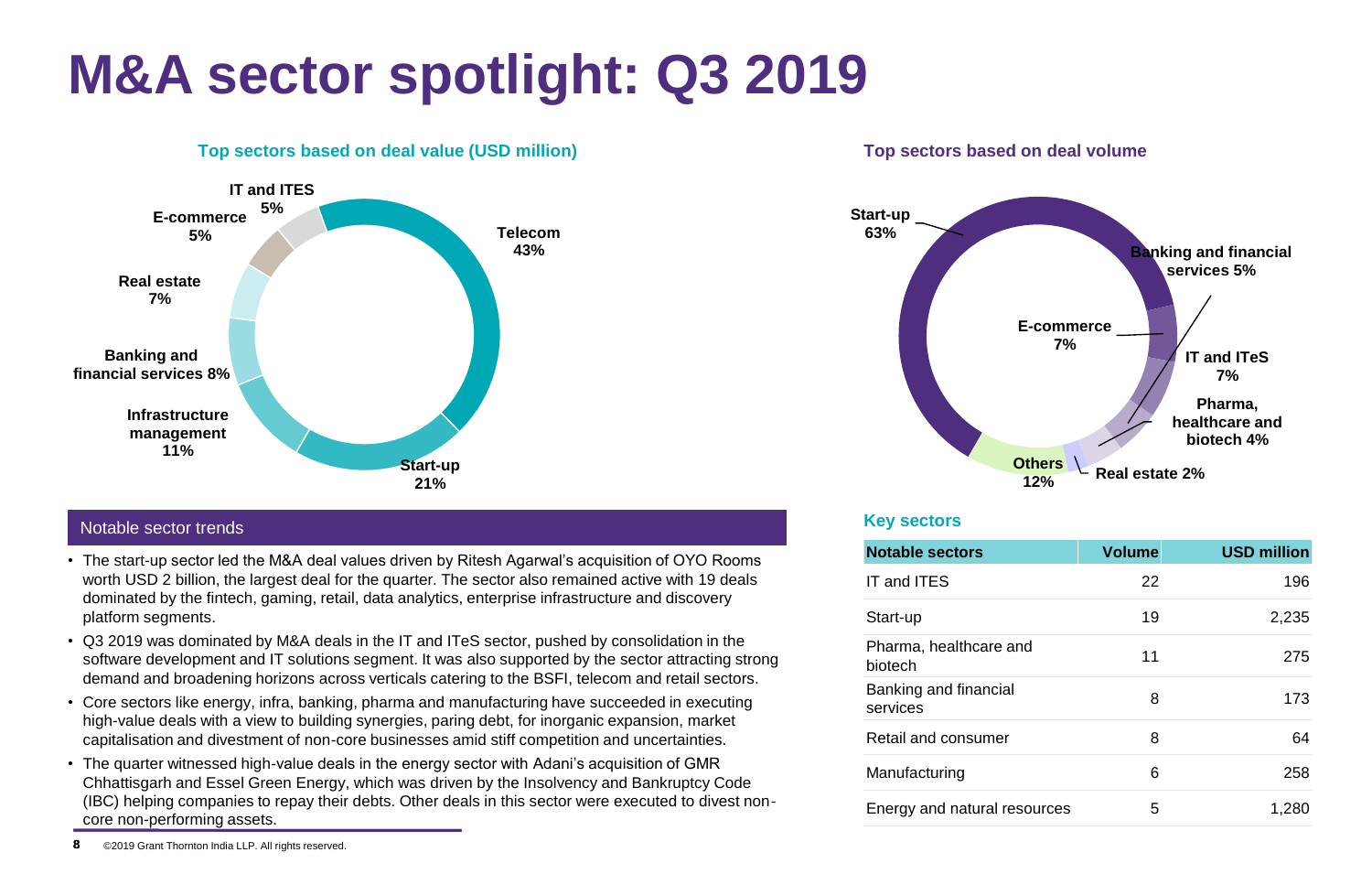# **PE round-up: Q3 2019**

Top 10 deals accounted for 66% of the total PE deal values in Q3 2019.

| Top PE deals of the quarter                                                                                                                                                                   |                                                                                                                                                 |                                |         |                       |  |  |
|-----------------------------------------------------------------------------------------------------------------------------------------------------------------------------------------------|-------------------------------------------------------------------------------------------------------------------------------------------------|--------------------------------|---------|-----------------------|--|--|
| <b>Investor</b>                                                                                                                                                                               | <b>Investee</b>                                                                                                                                 | <b>Sector</b>                  | % stake | <b>USD</b><br>million |  |  |
| Brookfield Asset Management Inc.                                                                                                                                                              | Reliance Jio Infratel Pvt. Ltd.                                                                                                                 | Telecom                        | 49%     | 3,654                 |  |  |
| <b>GIC</b>                                                                                                                                                                                    | IRB Infrastructure Developers Ltd.                                                                                                              | Infrastructure management      | N.A.    | 622                   |  |  |
| <b>Blackstone Group Lp</b>                                                                                                                                                                    | Yashita Buildcon Ltd., Ashkit Properties Ltd., certain<br>subsidiaries of Indiabulls Properties Pvt. Ltd. and<br>Indiabulls Real Estate Company | Real estate                    | 50%     | 383                   |  |  |
| GIC and Abu Dhabi Investment Authority                                                                                                                                                        | Greenko Energy Holdings                                                                                                                         | Energy and natural resources   | N.A.    | 329                   |  |  |
| Altimeter Capital, Footpath Ventures, GGV Capital,<br>Hillhouse Capital, DST Global and Lightspeed Venture<br><b>Partners</b>                                                                 | Hiveloop Technology Pvt. Ltd. - Udaan                                                                                                           | Start-up                       | N.A.    | 300                   |  |  |
| Grasim Industries Ltd., Surya Kiran Investments Pte Ltd.,<br>IGH Holdings Pvt. Ltd., Pilanl Investment and Industries<br>Corporation Ltd., PI Opportunities Fund-I, Jomei<br>Investments Ltd. | Aditya Birla Capital Ltd.                                                                                                                       | Banking and financial services | N.A.    | 296                   |  |  |
| SoftBank Group Corp                                                                                                                                                                           | Ola Electric Mobility Pvt. Ltd.                                                                                                                 | Start-up                       | N.A.    | 250                   |  |  |
| <b>Xtech Invest SAS</b>                                                                                                                                                                       | Sintex Plastics Technology Ltd. - Sintex NP SAS                                                                                                 | Manufacturing                  | N.A.    | 174                   |  |  |
| <b>CPPIB</b>                                                                                                                                                                                  | <b>Indinfravit Trust</b>                                                                                                                        | Infrastructure management      | N.A.    | 168                   |  |  |
| Qatar Investment Authority and Owl Ventures                                                                                                                                                   | Think & Learn Pvt. Ltd. - Byju's                                                                                                                | Education                      | N.A.    | 150                   |  |  |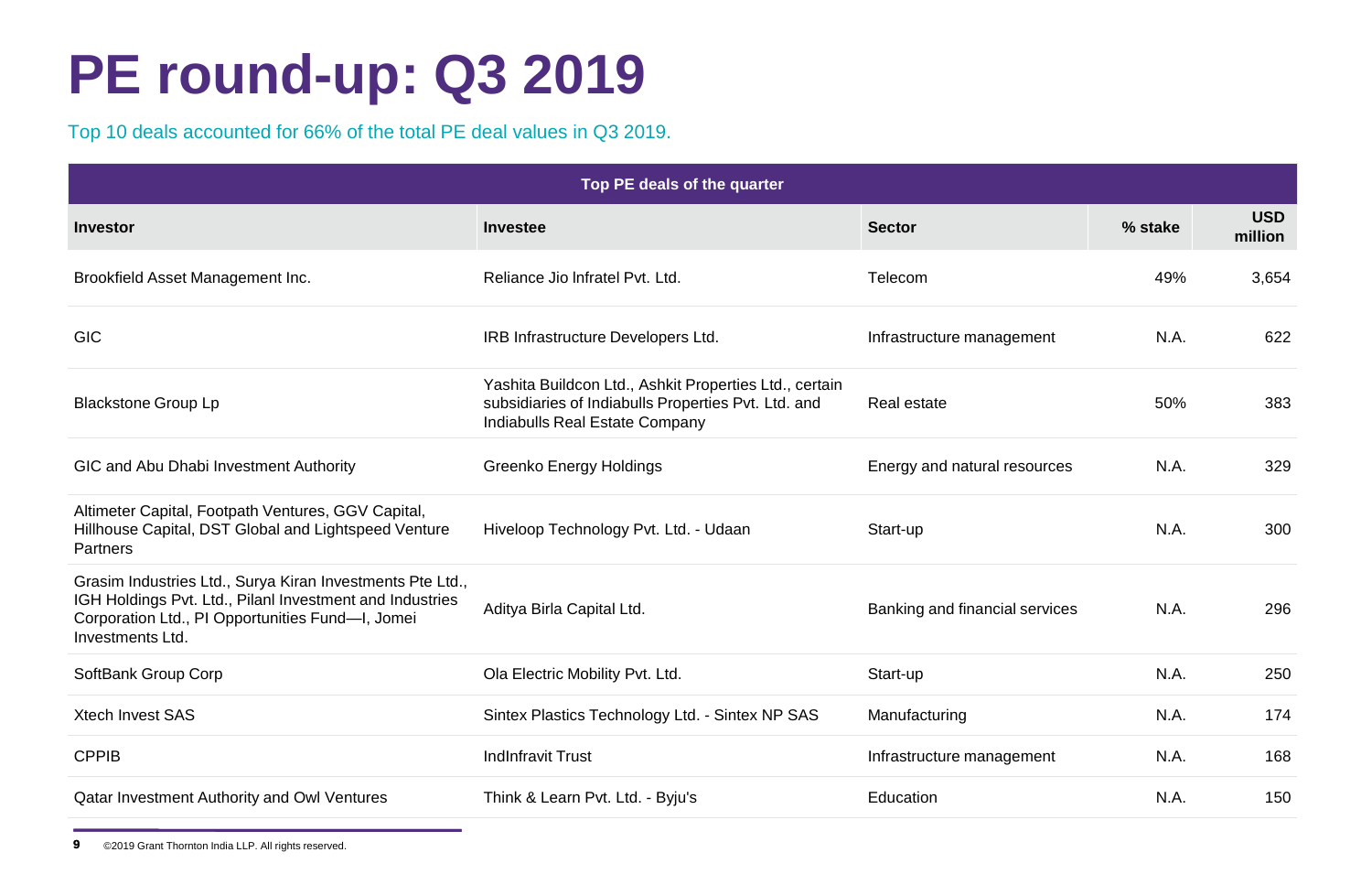# **PE sector spotlight: Q3 2019**





## **Key sectors** Notable sector trends

- The start-up sector continued to occupy the larger share of volumes with 63%, dominated by investments in fintech companies followed by retail, data analytics, and AI and health tech segments. Additionally, removal of angel tax for start-ups shows the government's resolve towards ease of doing business and encouraging entrepreneurship.
- Q3 witnessed the single-biggest private equity deal ever in India with Brookfield's USD 3.7 billion investment in Reliance Industries Ltd's telecom tower assets. This deal accounted for 38% of total PE deal values for the quarter.
- While tech and tech-enabled sectors like IT and e-commerce attracted PE investors driving PE volumes, core sectors like infra, BSFI and real estate garnered high-value investments.
- The quarter displayed the potential of the start-up sector with Icertis Inc. marking its entry into the Unicorn club. Uniphore's USD 51 million funding marks one of the most substantial funding rounds in the conversational AI sector. The education sector has also been very encouraging with the USD 150 million funding of Byju's. This marks the second big-ticket bet by Qatar Investment Authority this year in an Indian company along with Owl Ventures' first investment in an Indian edtech company.
- Other sectors also portrayed attractiveness with Wow! Momo's funding, marking Tiger Global's first investment in a quick service restaurant (QSR) brand in India. Generico's funding marks Lightbox Ventures' first investment in the healthcare sector.

| <b>Notable sectors</b>            | <b>Volume</b> | <b>USD million</b> |
|-----------------------------------|---------------|--------------------|
| Start-up                          | 133           | 1,749              |
| E-commerce                        | 14            | 457                |
| IT and ITES                       | 14            | 456                |
| Banking and financial<br>services | 11            | 680                |
| Pharma, healthcare and<br>biotech | 9             | 136                |
| Real estate                       | 5             | 562                |
| Infrastructure management         | 4             | 897                |

**<sup>10</sup>** ©2019 Grant Thornton India LLP. All rights reserved.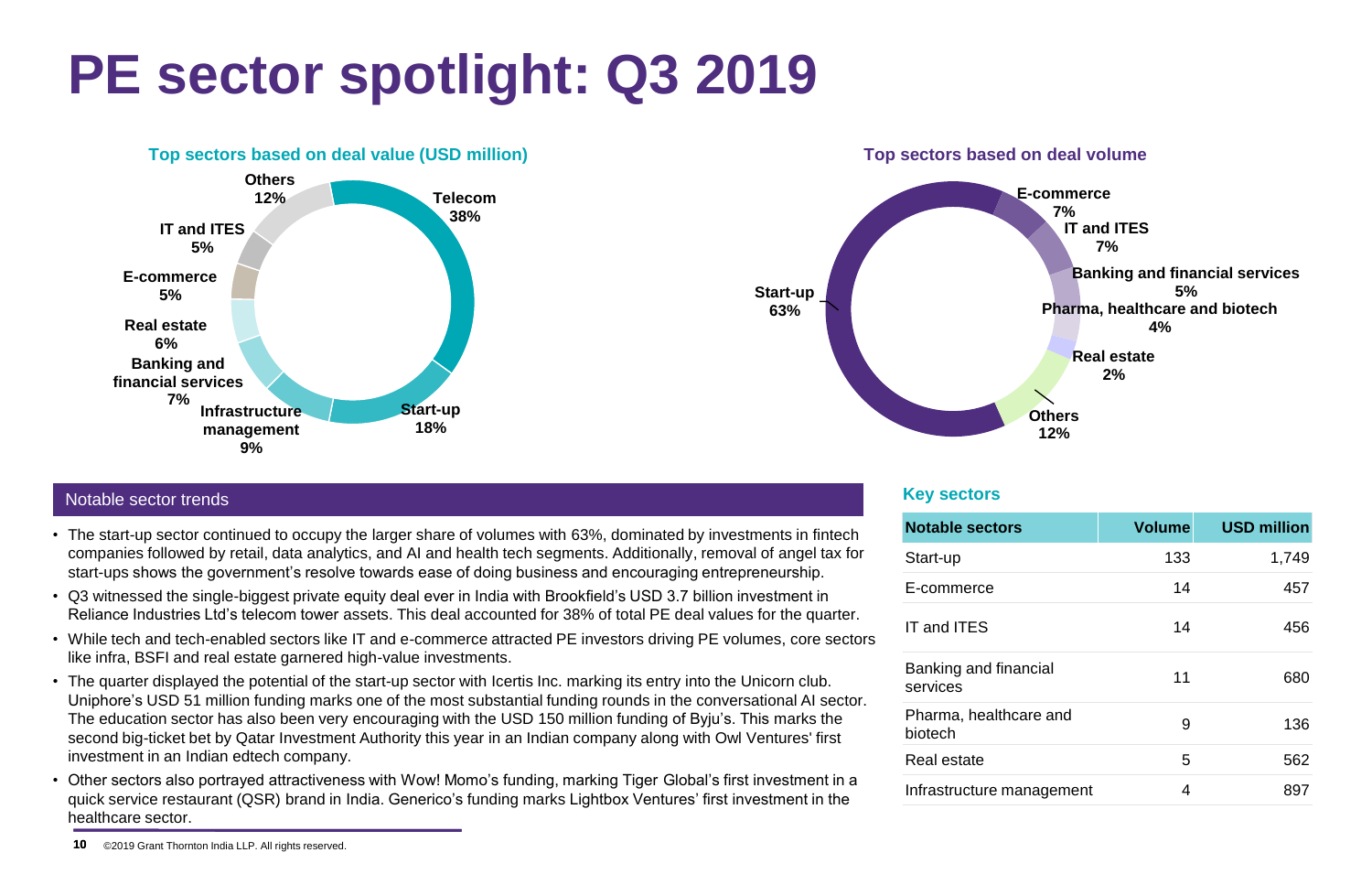# **Deal of the quarter: M&A Deal of the quarter: PE**

**Oyo founder Ritesh Agarwal to triple his stake with USD 2 billion share buyback**

### **Acquirer Target**

### **RA Hospitality Holdings**

**Cayman** is a joint venture company backed by SoftBank and other global institutional banks and financial institutions. Ritesh Agarwal, founder and chief executive of OYO Hotels & Homes, is a key shareholder.

**Oravel Stays Pvt. Ltd.** (OYORooms.com) is the fastest growing company and the sixth largest chain of operated hotels, homes, managed living and workspaces. Its portfolio has more than 23,000 hotels in over 800 cities in 18 countries.

### **Rationale**

.

As part of the transaction, founder and CEO Ritesh Agarwal, through RA Hospitality Holdings (Cayman), has signed a USD 2 billion primary and secondary investment in the company. He is buying out 15% of the company from its existing investors Lightspeed Venture Partners and Sequoia Capital, and investing USD 500 million to acquire another 5%.

According to industry sources, the transaction will result in moving up Ritesh's stake in OYO from nearly 10% to 30%. The company's valuation now stands at USD 10 billion. Further, Sequoia and Lightspeed made stellar returns of over USD 500 million each from the partial stake sale.

**Brookfield inks USD 3.7 billion deal to invest in Reliance's telecom tower assets - Reliance Jio Infratel Ltd.**

### **Sector: Start-up Sector: Telecom**

### **Investor Investee**

**Brookfield Asset Management Inc.** is a global alternative asset manager with 120 years of experience owning and operating real assets. Through its portfolio companies, it supports the employment of over 80,000 people in more than 30 countries. It has 2,000 assets in 30 countries across five continents.

**Reliance Jio lnfratel Pvt. Ltd. (RJIPL)** is majorly in the transport, storage and communications businesses. It manages and operates the tower assets of Reliance Jio. The company is 51% owned by Tower Infrastructure Trust, an infrastructure investment trust, and the remaining 49% by Reliance Industries Limited (RIL).

### **Comments**

As part of the funding, Reliance Industrial Investments and Holdings Limited (RIIHL), a wholly owned subsidiary of RIL, has entered into an agreement with BIF IV Jarvis India Pte. Ltd., an affiliate of Brookfield Asset Management Inc., for an investment by Brookfield (along with co-investors) of USD 3.7 billion in the units proposed to be issued by Tower Infrastructure Trust. Brookfield's investment is subject to conditions precedent, including receipt of requisite government and regulatory approvals.

RIIHL is the sponsor of the Trust. The Trust currently holds 51% of the issued and paidup equity share capital of RJIPL to which the tower assets undertaking of Reliance Jio lnfocomm Ltd. (RJIL) was transferred as a going concern pursuant to a scheme of arrangement sanctioned by NCLT Ahmedabad bench.

Proceeds from the investment by Brookfield will be used to repay certain existing financial liabilities of RJIPL and acquiring the balance 49% of equity share capital of RJIPL, currently held by RIL.

**<sup>11</sup>** ©2019 Grant Thornton India LLP. All rights reserved.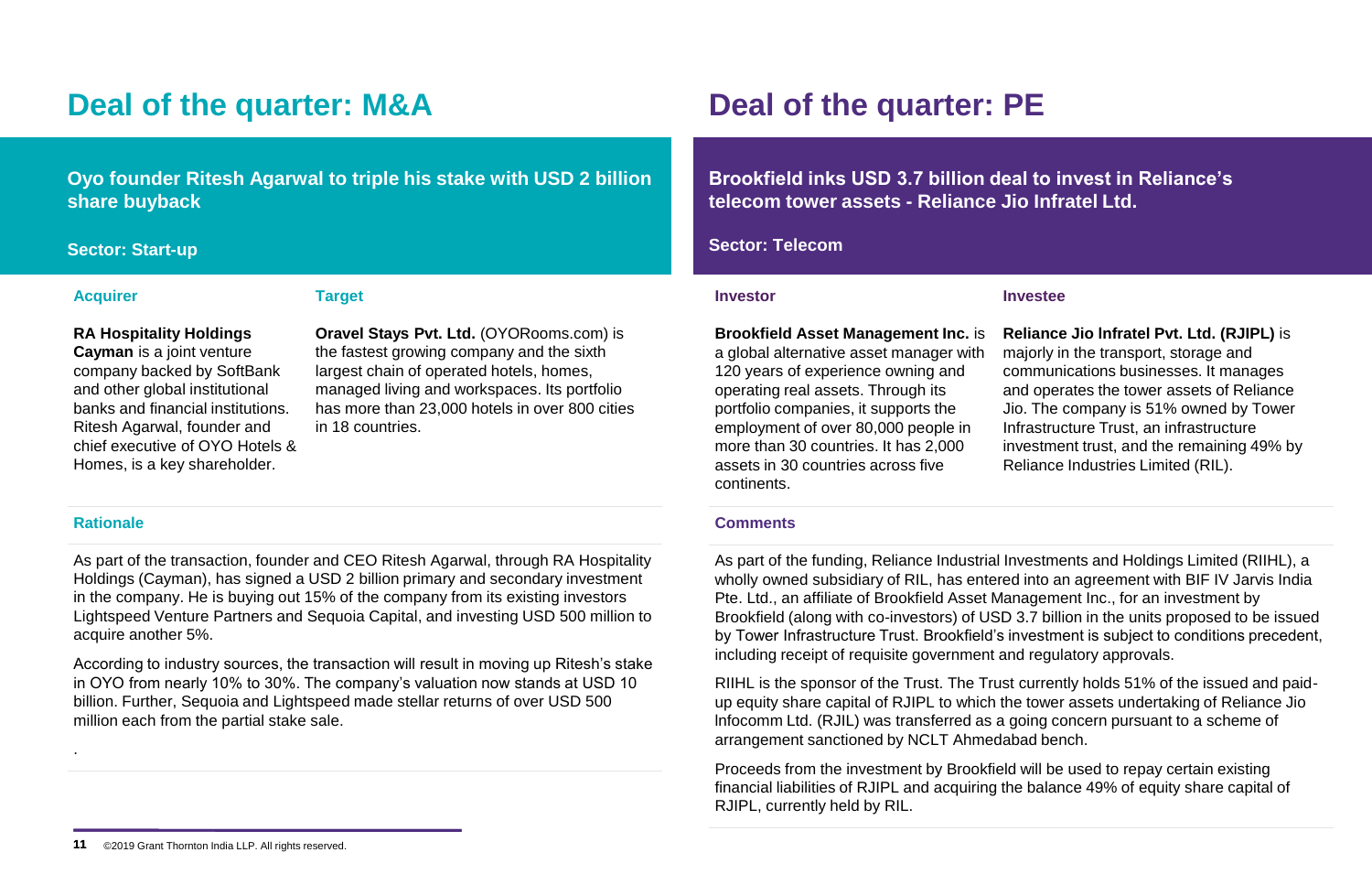# **About Grant Thornton**



### **Delhi, Ahmedabad, Bengaluru, Dehradun, Chandigarh, Chennai, Gurgaon, Hyderabad, Kochi, Kolkata, Mumbai, Noida and Pune**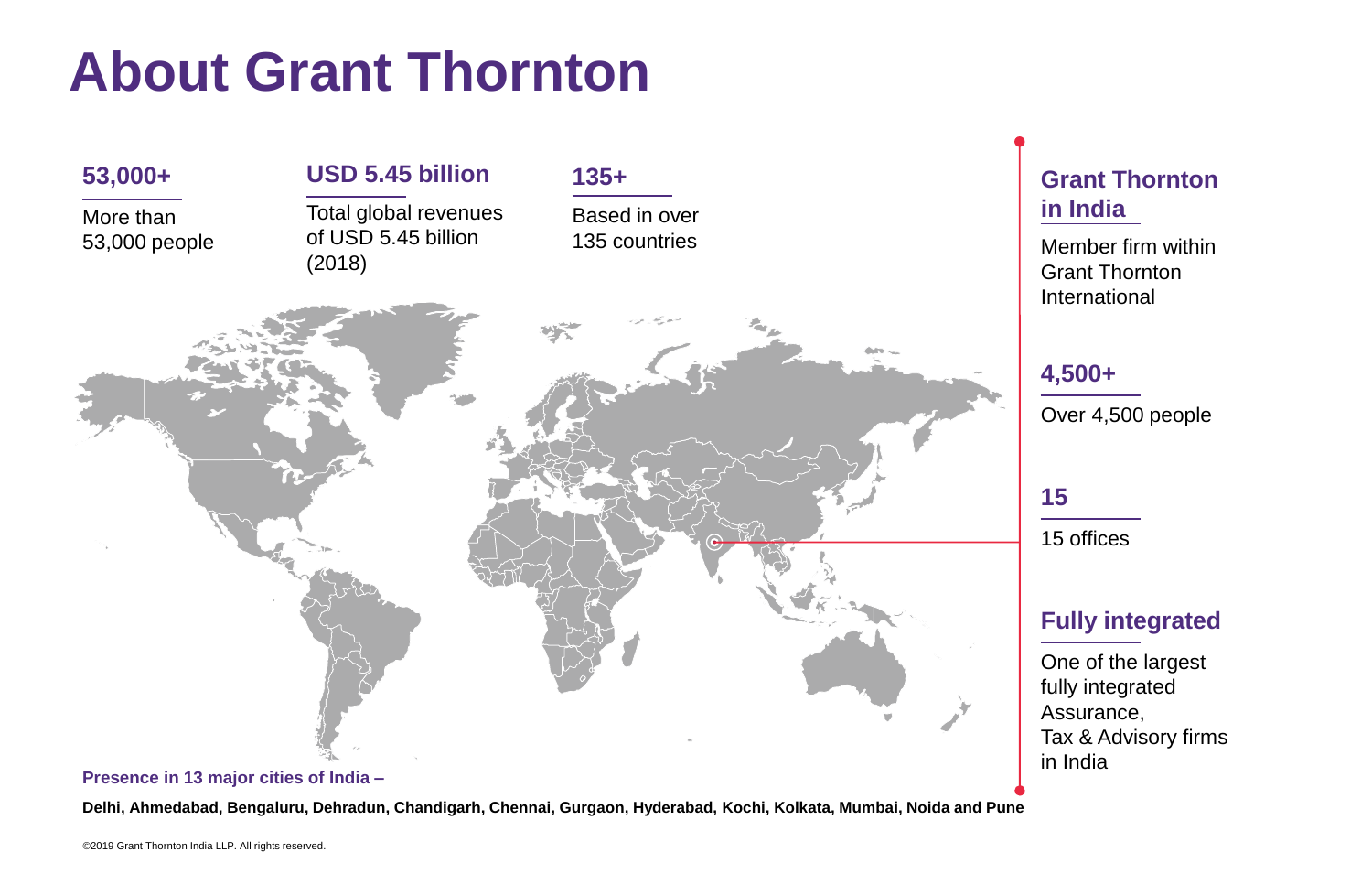# **Our expertise**

We deliver the greatest value by collaborating across services to create innovative, tailored solutions to meet clients' complex challenges:



## **Audit**

We deliver tailor-made assurance services accentuated by impeccable quality



## **Growth**

We offer a bouquet of fully integrated strategic advisory services



## **Recovery and Reorganisation (R&R)**

We have significant experience in advising clients on all aspects of buying or investing in stressed businesses



# **Cyber**

We assist organisations achieve their cybersecurity objectives through a well-defined cybersecurity framework, approach and methodology.



Our Risk Advisory services focus on key areas of risk to organisations

# ်ရွ<br>မိမိ

**Risk**

## **Public sector**

We specialise in delivering robust compliance services to government departments, local authorities and government agencies



# **Compliance and Outsourcing (C&O)**

We provide first-hand experience of local reporting requirements in over 100 locations worldwide. We provide consistent international service through a single point of contact

# **Forensics**

We provide first-hand experience of local reporting requirements in over 100 locations worldwide. We provide consistent international service through a single point of contact



# **Tax**

We develop bespoke tax compliance and planning strategies and help minimise taxation-related challenges



# **DigiTech**

DigiTech brings a fresh perspective to our clients by re-imagining their businesses and services in the digital era



# **Not for Profit and Sustainability**

We specialise in providing capacity building and advisory services linked to UN Sustainable Development Goals to corporates, foundations and NGOs



# **Corporate intelligence**

We specialise in providing capacity building and advisory services linked to UN Sustainable Development Goals to corporates, foundations and NGOs



# **Global Delivery**

We are engaged in global delivery projects and provide research and analytics support to Grant Thornton member firms across the world